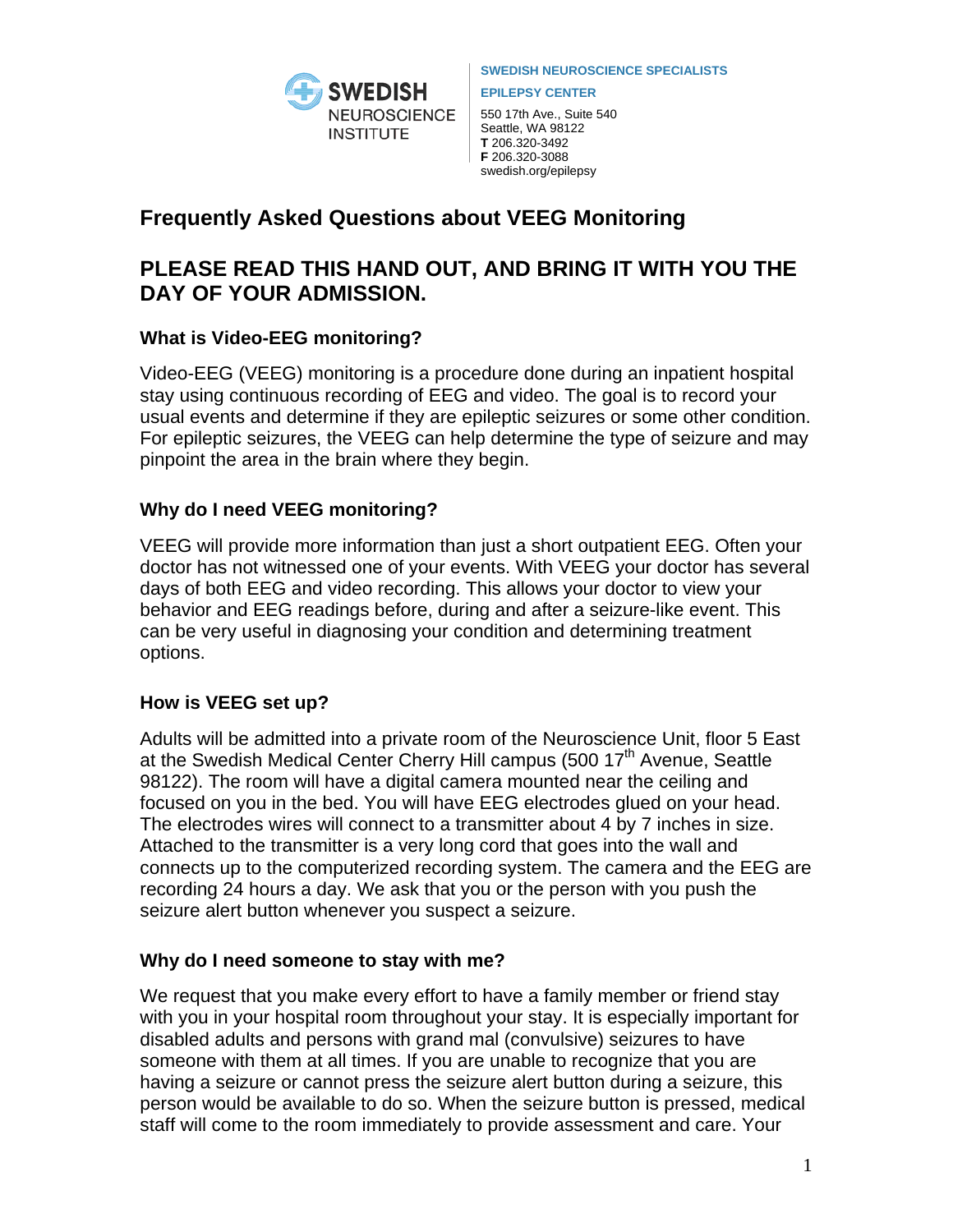family member or friend may also be able to tell your doctor whether the event was typical or different from the ones that you usually experience. If you cannot have someone stay or your escort can only stay part of the time, please discuss this with your doctor or another Epilepsy Center staff person ahead of time.

 Only one person may stay overnight in the room due to space and the need for staff to access safety equipment. The person with you will be provided with a sleeper chair that unfolds to a flat surface for sleep. Linens and a pillow will be provided. Please have your friend or family member plan ahead and let the nursing staff know when they need to take a break or step out of the room.

## **What should I bring with me?**

Bring your medications in properly labeled prescription bottles. Bring comfortable clothing for lounging. Be sure that your shirts are button down, or have zippers. You should not bring any shirts that you have to pull over your head; otherwise you will not be able to change your shirt. Bring your toiletries. Bring "quiet time" activities, such as books, puzzles, cards, etc. You will have a DVD and VHS player in your room so bring your tapes or DVDs. You may bring a favorite pillow or blanket but do not bring a white pillowcase or white blanket. Cell phones may be used. You may bring your laptop. Computers and electronics should be powered by batteries. The staff may ask that electronic devices be turned off or not used if there is interference on the EEG recording. In general, items of value should be left at home. You may ask at the Registration Desk when you are admitted to have valuables stored in the hospital safe. You may take these items out only one time so you will not have in and out access throughout your stay.

# **What about Parking?**

Swedish Cherry Hill has a parking deck for long term parking on 16<sup>th</sup> Ave. The charge for patient parking is \$10 for every 24 hours. You can get out of the garage by paying only \$8.00 total for the entire stay if you leave at times when the gate is not staffed (before 7:00am or after 11:00pm on weekdays, before 9:00am or after 5:00pm on Saturday and all day Sunday).

## **Do I need to stay in bed the whole time?**

Yes, you need to stay in your room, in your bed. This policy is for your safety and to keep you on camera. No exceptions to this policy without an order from your Epilepsy Center doctor. You will ring for staff assistance when you need to use the restroom. Whenever you get out of bed, a staff person should be standing by in case you have a seizure. It is important that you stay in view of the camera at all times. Of course, there is no camera in the restroom.

## **What about using the restroom?**

There is not a video camera in the restroom. Measures are made to protect your privacy. However, the restroom door must be cracked to allow nursing staff to check for seizure activity. This is for your safety.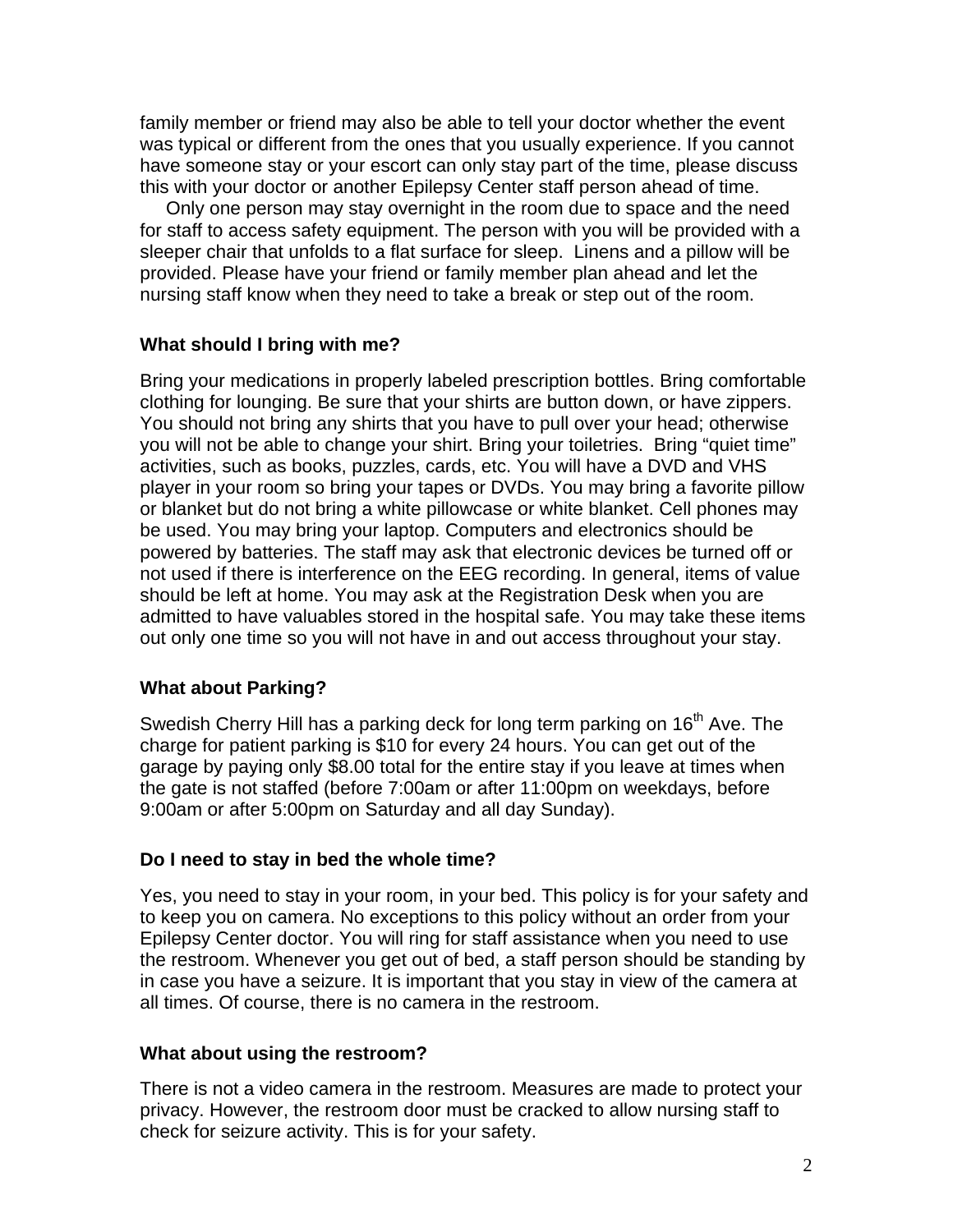## **How long will I be in the hospital?**

The average length of stay is a week, give or take a day or two. Length of stay will depend on how long it takes for you to have seizures to record.

## **What if I don't have a seizure?**

There are some things that can be done to try and trigger your seizures, such as lowering or stopping your seizure medication and getting very little sleep. We will try to keep you in the hospital until you do have seizures. This may extend beyond a week.

## **Will I be able to shower?**

You will not be able to shower or shampoo your hair during the time that you have the electrodes on. The nursing staff will help set you up for "sponge bathing" at the bedside or sink.

## **May I chew gum or tobacco? May I smoke cigarettes?**

You will not be able to chew gum or tobacco as it interferes with the recording. Swedish Medical Center is a smoke free facility. The policy is no smoking anywhere on hospital property. Your doctor can prescribe nicotine patches for you during your VEEG stay.

## **Is there a phone in the room?**

There is a phone in each room, available for local calls. You may also use your cell phone.

## **May I have visitors?**

Yes. Visiting hours are 9:00 AM to 9:00 PM. The family member or friend staying with you will stay beyond these established hours. Visitors may be asked to leave the room during testing or treatments.

## **What kind of tests will I have?**

Neuropsychological (cognitive) testing is often done. This is testing of your memory, language, concentration, spatial abilities, etc. This testing measures the functioning of the various areas of your brain. This is NOT pass/fail type of testing. Other tests may include specialized brain scans. You may also have periodic blood draws for laboratory testing.